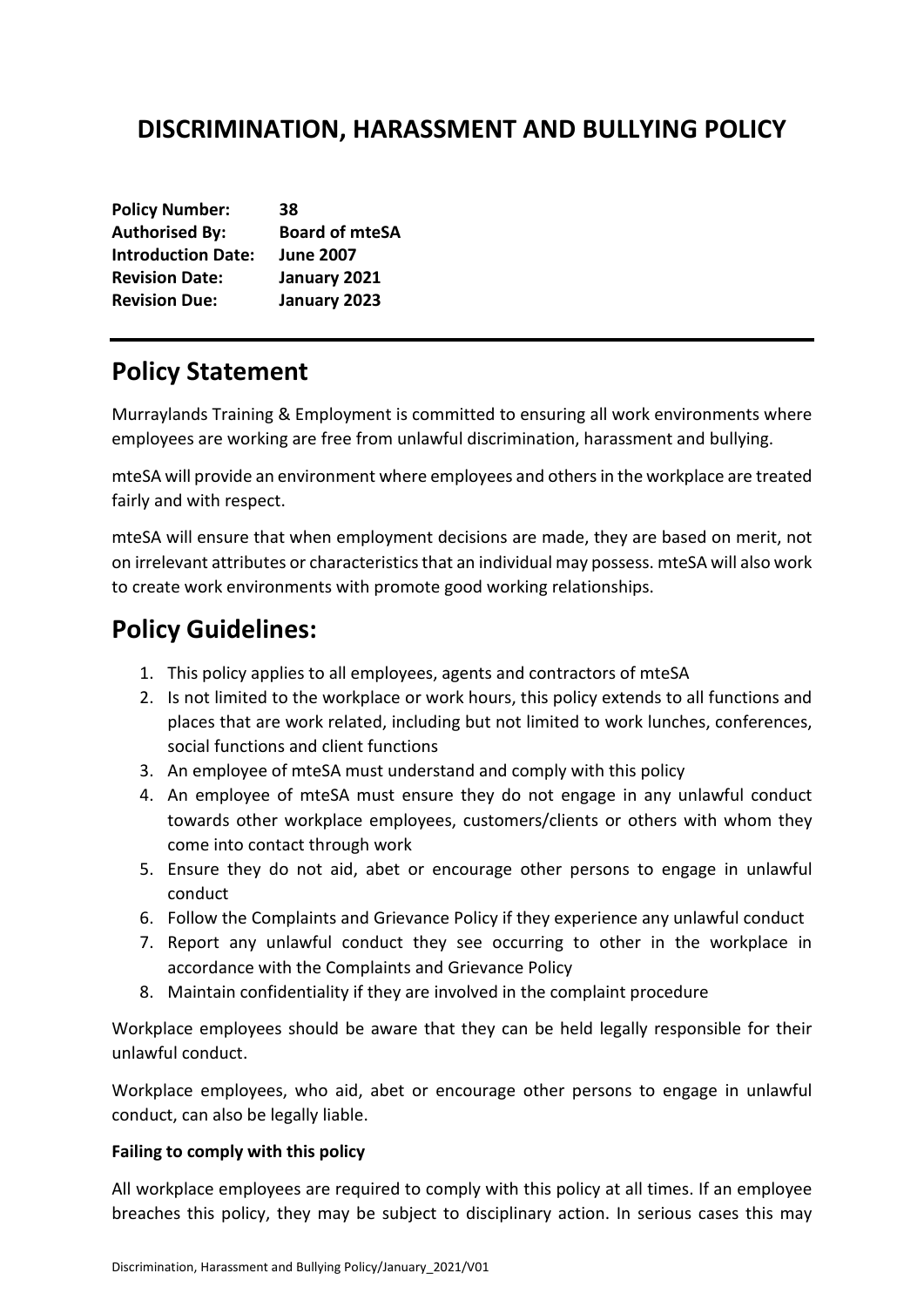include termination of employment. Contractors who are found to have breached this policy may have their contracts with mteSA terminated or not renewed.

If a person makes an unfounded complaint in bad faith (e.g. making up a complaint to get someone else in trouble or making a complaint where there is no foundation for the complaint), that person may be disciplined and may be exposed to a defamation claim.

## **Discrimination**

Direct discrimination in employment occurs when a person is treated less favourably than another in their employment because of a reason or ground which is prohibited by law. The prohibited grounds of discrimination are set out in the Federal, State and Territory antidiscrimination laws and include sex, race, age etc.

A full list of the grounds of discrimination which operate federally and in the State and/or Territories in which workplace participants undertake their work for mteSA will be relevant and are listed below:

- Race (including colour, nationality, descent, ethnic, ethno-religious or national origin
- Religious belief, affiliation, conviction or activity
- Sex
- Marital status, domestic status, relationship status
- Pregnancy (including potential pregnancy)
- Homosexuality, transsexuality, sexuality, sexual preference/orientation, lawful sexual activity, gender identity
- Carers' responsibilities, family responsibilities, carer or parental status, being childless
- Disability/impairment, including physical, mental and intellectual disability
- Breastfeeding
- Age (including compulsory retirement)
- Industrial/trace union membership, non-membership or activity
- Political belief, opinion, affiliation, conviction or activity
- Employer association membership, non-membership or activity
- HIV/AIDS
- Defence service
- Association (i.e. association with a person who has one of more of the attributes for which discrimination is prohibited)
- Religious appearance or dress (in work or study) (SA only)
- Association with a child (in customer service)

While discrimination on the basis of irrelevant criminal records is only unlawful in the Northern Territory and Tasmania, a person may still make a complaint to the Australian Human Rights Commission about being discriminated against because of their irrelevant criminal record. Because this type of discrimination is not 'unlawful' under the Commonwealth laws, the Commission has no powers to make orders for compensation or make other orders to compel a party to do something. The Commission's powers are limited to making a recommendation for action (whether compensation or otherwise) and to 'tabling' their report in parliament (which is tantamount to 'naming and shaming').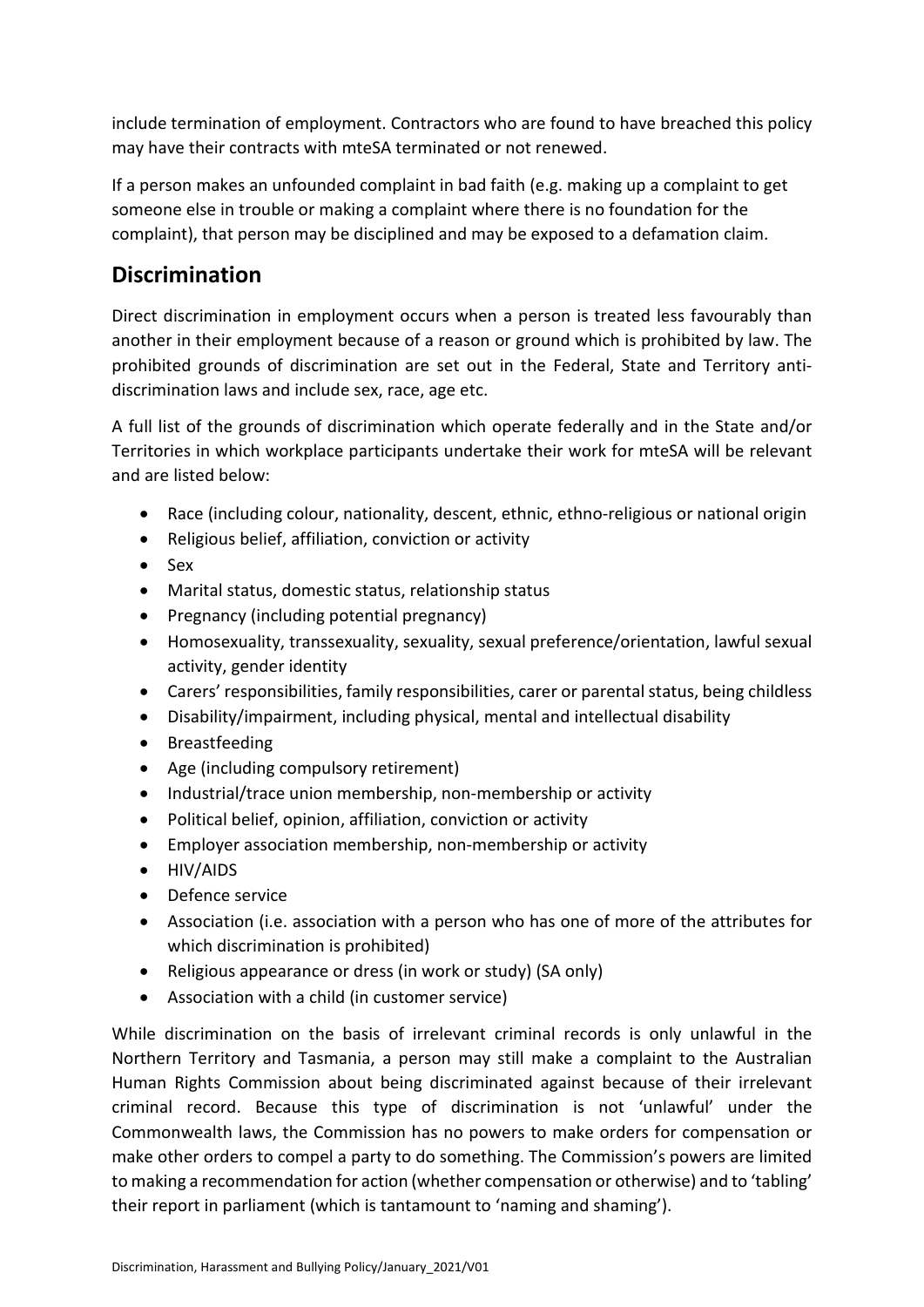Separately to ordinary discrimination laws, there are laws in the Commonwealth, New South Wales, Queensland, the Australian Capital Territory, Northern Territory, Western Australia and Tasmania, that prohibit persons from taking spent criminal records into account or otherwise disclosing the details of a spent criminal record.

## **Harassment**

Harassment is unwelcome conduct directed towards a person based on a ground of discrimination (as set out above), that a reasonable person would expect to offend, humiliate or intimidate the other person.

Sexual harassment is unwelcome conduct of a sexual nature, which makes a person feel offended, humiliated or intimidated. Conduct can amount to sexual harassment even if the person did not intend to offend, humiliate or intimidate the other person. However, conduct will not be sexual harassment if a reasonable person, having regard to all the circumstances, would not have anticipated that the conduct would offend, humiliate or intimidate the other person.

Sexual harassment does not have to be directed at a particular individual to be unlawful. Behaviour which creates a hostile working environment for other participants can also be unlawful.

Examples of sexual harassment include, but are not limited to:

- Physical contact such as pinching, touching, grabbing, kissing or hugging
- Staring or leering at a person or at parts of their body
- Sexual jokes or comments
- Requests for sexual favours
- Persistent requests to go out, where they are refused
- Sexually explicit conversations
- Displays of offensive material such as posters, screen savers, internet material etc
- Accessing or downloading sexually explicit material from the internet
- Suggestive comments about a person's body or appearance
- Sending rude of offensive emails, attachments or text messages

## **Bullying**

### **What is workplace bullying?**

Workplace bullying is repeated, unreasonable behaviour by an individual or group of individuals, directed towards a worker or a group of workers that create a risk to health and safety. It includes both physical and psychological risks and abuse.

'Repeated behaviour' refers to the persistent nature of behaviour and can refer to a range or pattern of behaviours over a period of time (for example, verbal abuse, unreasonable criticism, isolation and subsequently being denied opportunities – i.e. a pattern is being established from a series of events).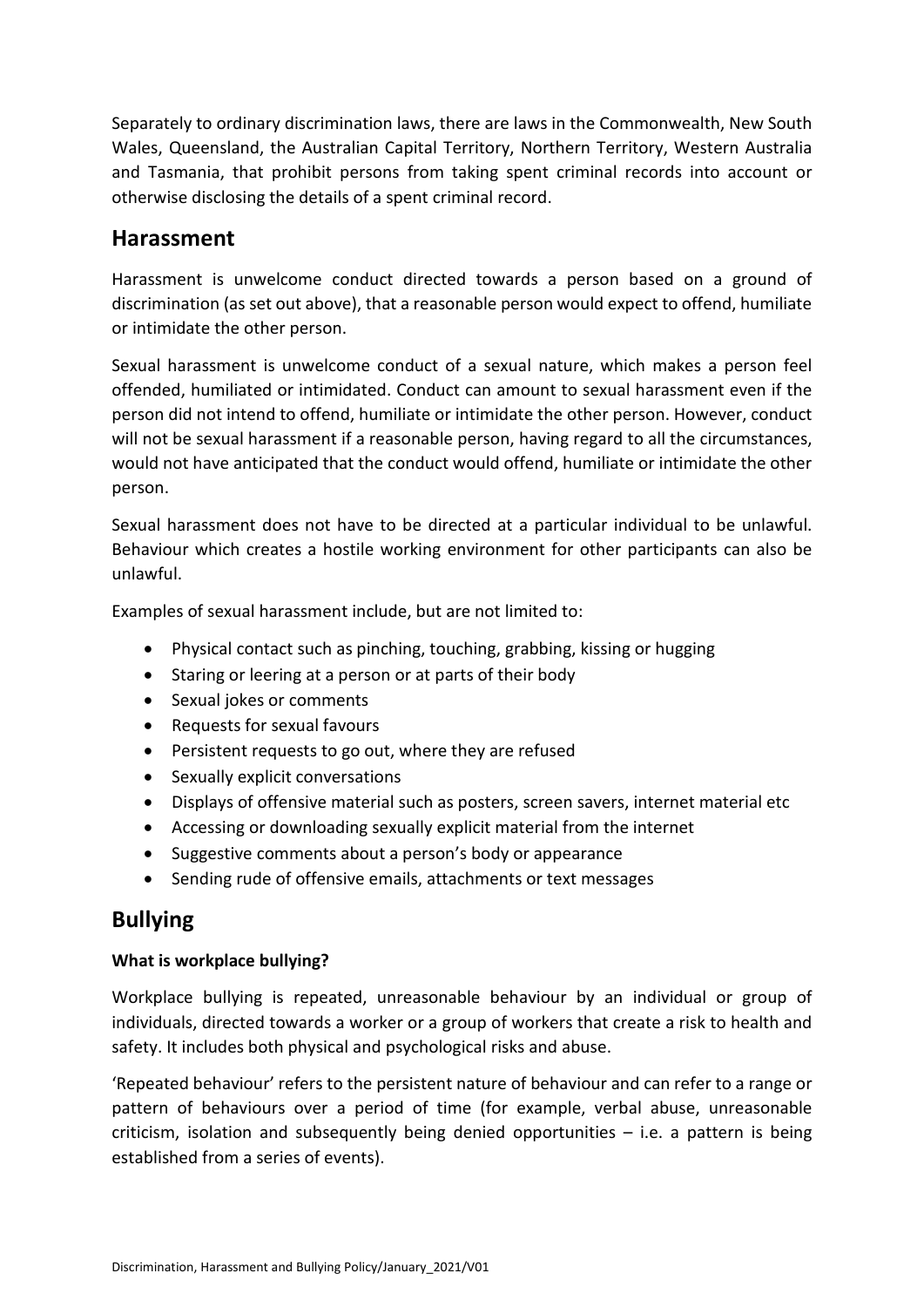'Unreasonable behaviour' means behaviour that a reasonable person, having regard to all circumstances, would view as unreasonable in the circumstances may result in that employee feeling victimise, humiliated, undermined or threatened by that behaviour.

Bullying behaviours can take many different forms, from the obvious (direct) to the more subtle (indirect).

### **Direct bullying includes:**

- Abusive, insulting or offensive language or comments
- Spreading misinformation or malicious rumours
- Behaviour or language that frightens, humiliates, belittles or degrades, including over-criticising, or criticism that is delivered with yelling or screaming
- Displaying offensive material
- Inappropriate comments about a person's appearance, lifestyle, family, sexual preferences or any personal or private matter
- Teasing or regularly making someone the focus of pranks or practical jokes
- Interfering with a person's personal property or work equipment
- Harmful or offensive initiation practices

#### **Indirect bullying includes:**

- Unreasonably overloading a person with work, or not providing enough work
- Setting timeframes that are difficult to achieve, or constantly changing them
- Setting tasks that are unreasonably below, or above, a person's skill level
- Deliberately excluding or isolating a person from normal work activities
- Withholding information that is necessary for effective performance of the person's job
- Deliberately denying access to resources or workplace benefit and entitlements (for example, training, leave etc.)
- Deliberately changing work arrangements, such as rosters and leave to inconvenience a particular worker or workers

The able examples do not represent a complete list of bullying behaviours. They are indicative of the type of behaviours which may constitute bullying and therefore are unacceptable to mteSA.

A single incident of unreasonable behaviour does not usually constitute bullying. However, it should not be ignored as it may have the potential to escalate into bullying behaviour.

A person's intention is irrelevant when determining if bullying has occurred. Bullying can occur unintentionally, where actions which are not intended to victimise, humiliate, undermine or threaten a person actually have that affect.

Bullying in the workplace is harmful not only to the target of the behaviour but damages mteSA culture and reputation. It is unacceptable and will not be tolerated.

#### **What does not constitute workplace bullying?**